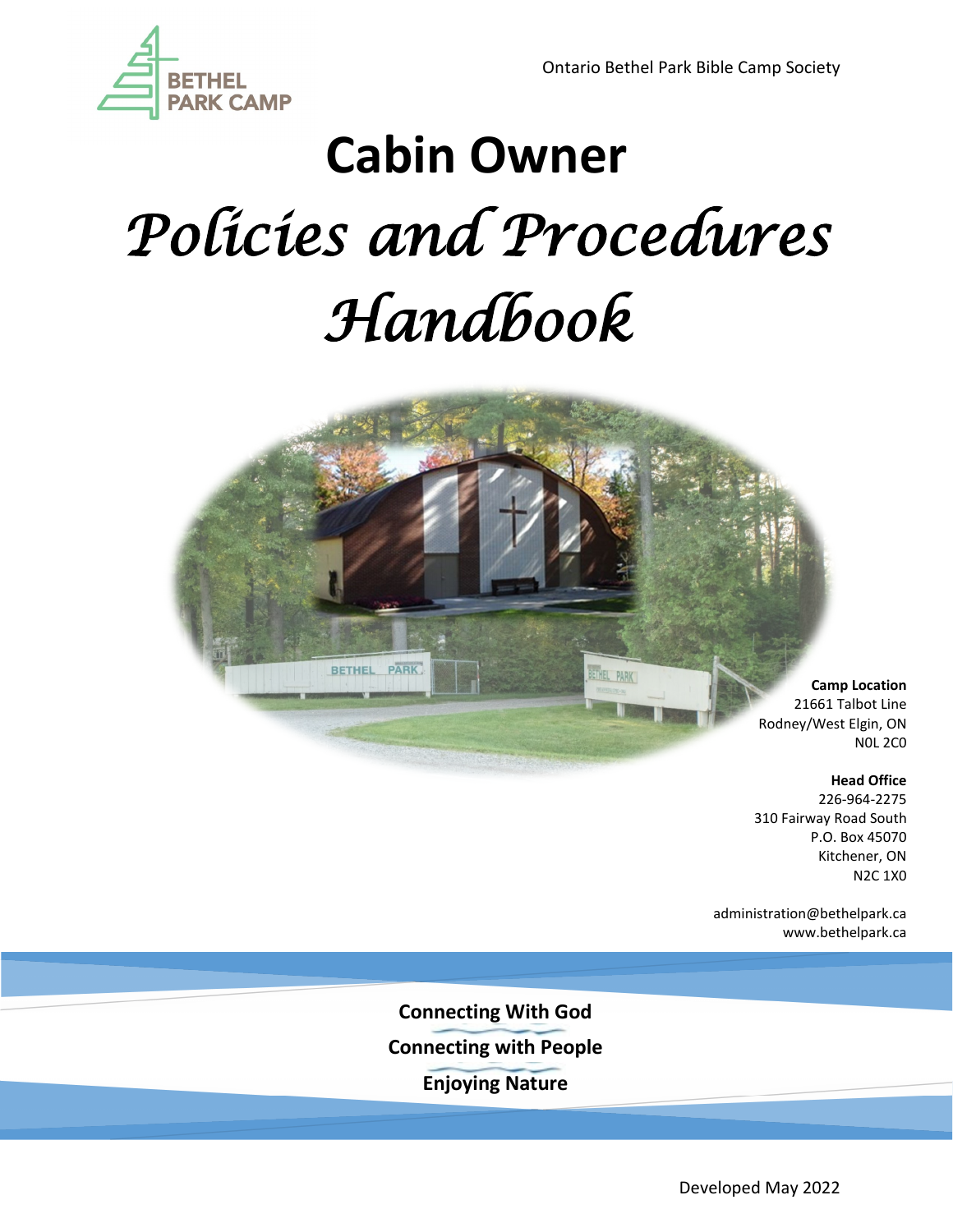# **TABLE OF CONTENTS**

| 1.0 |  |
|-----|--|
| 1.1 |  |
| 1.2 |  |
| 1.3 |  |
| 1.4 |  |
| 1.5 |  |
| 2.0 |  |
| 2.1 |  |
| 2.2 |  |
| 2.3 |  |
| 2.4 |  |
| 2.5 |  |
| 2.6 |  |
| 2.7 |  |
| 3.0 |  |
| 3.1 |  |
| 3.2 |  |
| 3.3 |  |
| 4.0 |  |
| 4.1 |  |
| 4.2 |  |
| 5.0 |  |
| 5.1 |  |
| 5.2 |  |
| 5.3 |  |
| 5.4 |  |
| 5.5 |  |
| 5.6 |  |
| 5.7 |  |
| 6.0 |  |
| 6.1 |  |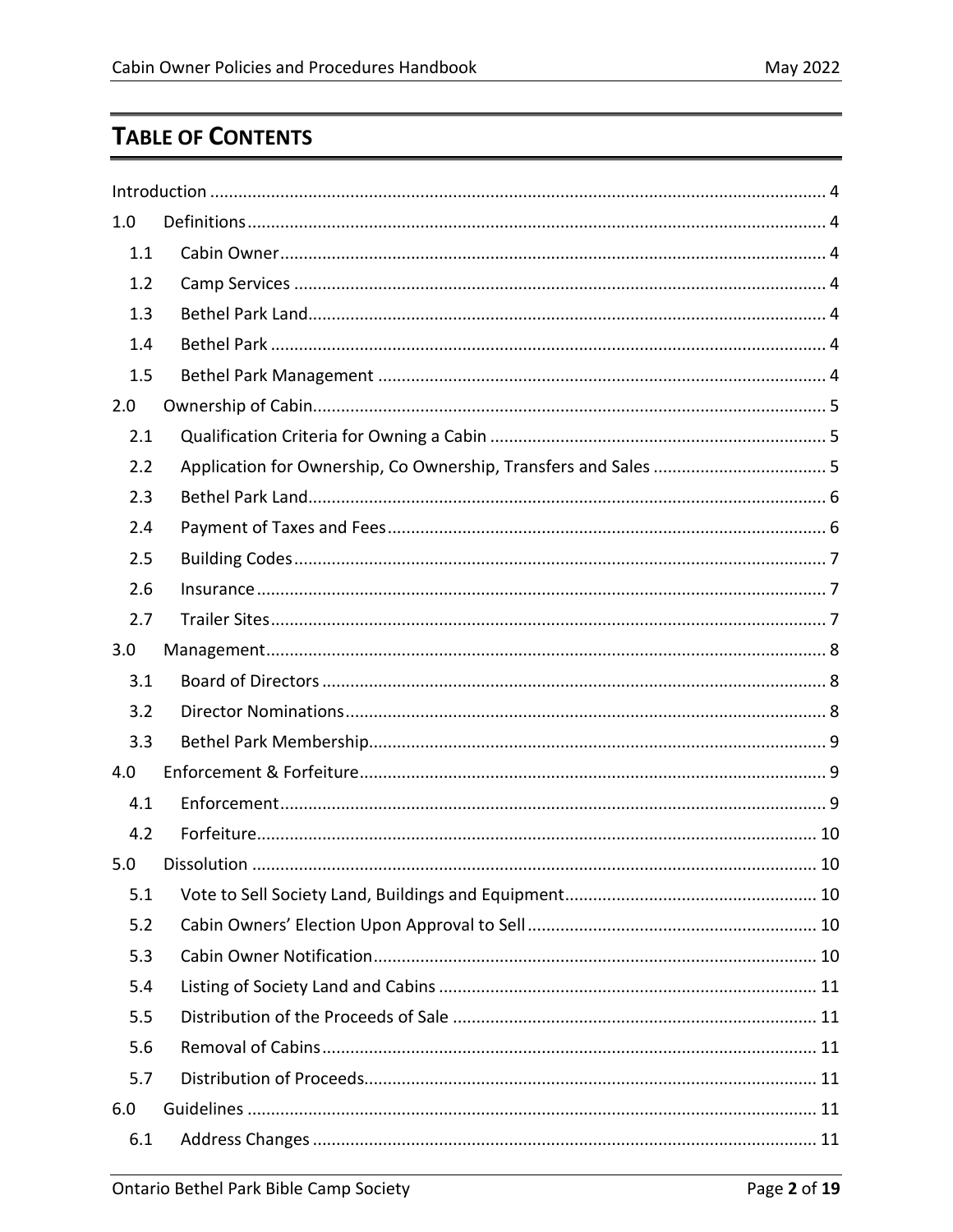| 6.2  |  |  |
|------|--|--|
| 6.3  |  |  |
| 6.4  |  |  |
| 6.5  |  |  |
| 6.6  |  |  |
| 6.7  |  |  |
| 6.8  |  |  |
| 6.9  |  |  |
| 6.10 |  |  |
| 6.11 |  |  |
| 6.12 |  |  |
| 6.13 |  |  |
| 6.14 |  |  |
| 6.15 |  |  |
| 6.16 |  |  |
| 6.17 |  |  |
| 6.18 |  |  |
| 6.19 |  |  |
| 6.20 |  |  |
| 6.21 |  |  |
| 6.22 |  |  |
| 6.23 |  |  |
| 6.24 |  |  |
| 6.25 |  |  |
| 6.26 |  |  |
| 6.27 |  |  |
| 6.28 |  |  |
| 6.29 |  |  |
| 6.30 |  |  |
| 6.31 |  |  |
|      |  |  |
|      |  |  |
|      |  |  |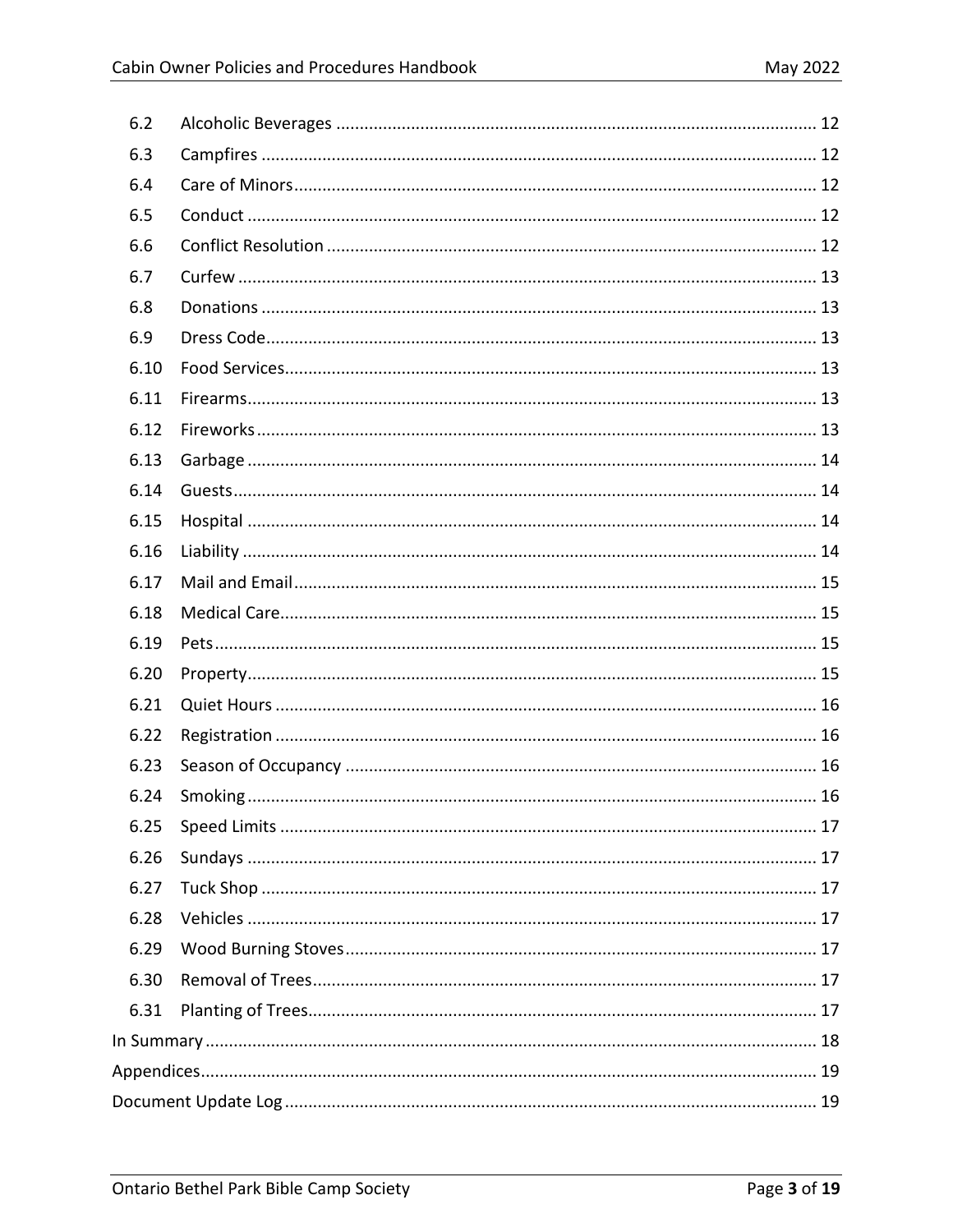# <span id="page-3-0"></span>**INTRODUCTION**

This Cabin Owner Policies and Procedures Handbook was developed to help provide a friendly, safe and comfortable environment for everyone. *CONSIDERATION, COOPERATION AND CHRIST-LIKE CONDUCT* are key to overriding principles that govern all the content provided in this Handbook. All cabin owners must adhere to the Policies and Procedures in this document.

All Cabin owners, guests and their families are subject to the guidelines included in Section 6 while residing on the grounds. It is important that everyone familiarize themselves with the contents of this Policy and Procedure Handbook, so that misunderstandings, and conflict will be minimized.

Note that all Appendix forms referenced in this document are posted on the Bethel Park website and will be updated and posted as needed.

# <span id="page-3-1"></span>**1.0 DEFINITIONS**

#### <span id="page-3-2"></span>**1.1 Cabin Owner**

Shall mean the owner of a Cabin which is a dwelling place presently situated on Bethel Park land, or a trailer site which has been assigned to a particular person on a consecutive yearly basis.

#### <span id="page-3-3"></span>**1.2 Camp Services**

Shall mean services conducted on Bethel Park land in the nature of church services and related activities.

### <span id="page-3-4"></span>**1.3 Bethel Park Land**

Shall mean the land owned by the Bethel Park known municipally as Highway 3, Rodney, Ontario and registered by Deed Instrument #387230 on July 24, 1998, at the Registry Office for Elgin (11) St. Thomas. Bethel Park land may be referred to as campground from time to time.

#### <span id="page-3-5"></span>**1.4 Bethel Park**

Shall mean the Ontario Bethel Park Bible Camp Society.

#### <span id="page-3-6"></span>**1.5 Bethel Park Management**

Shall mean either the Board of Directors or a sub-committee or a person(s) appointed by the Board of Directors for a particular purpose to manage that particular matter.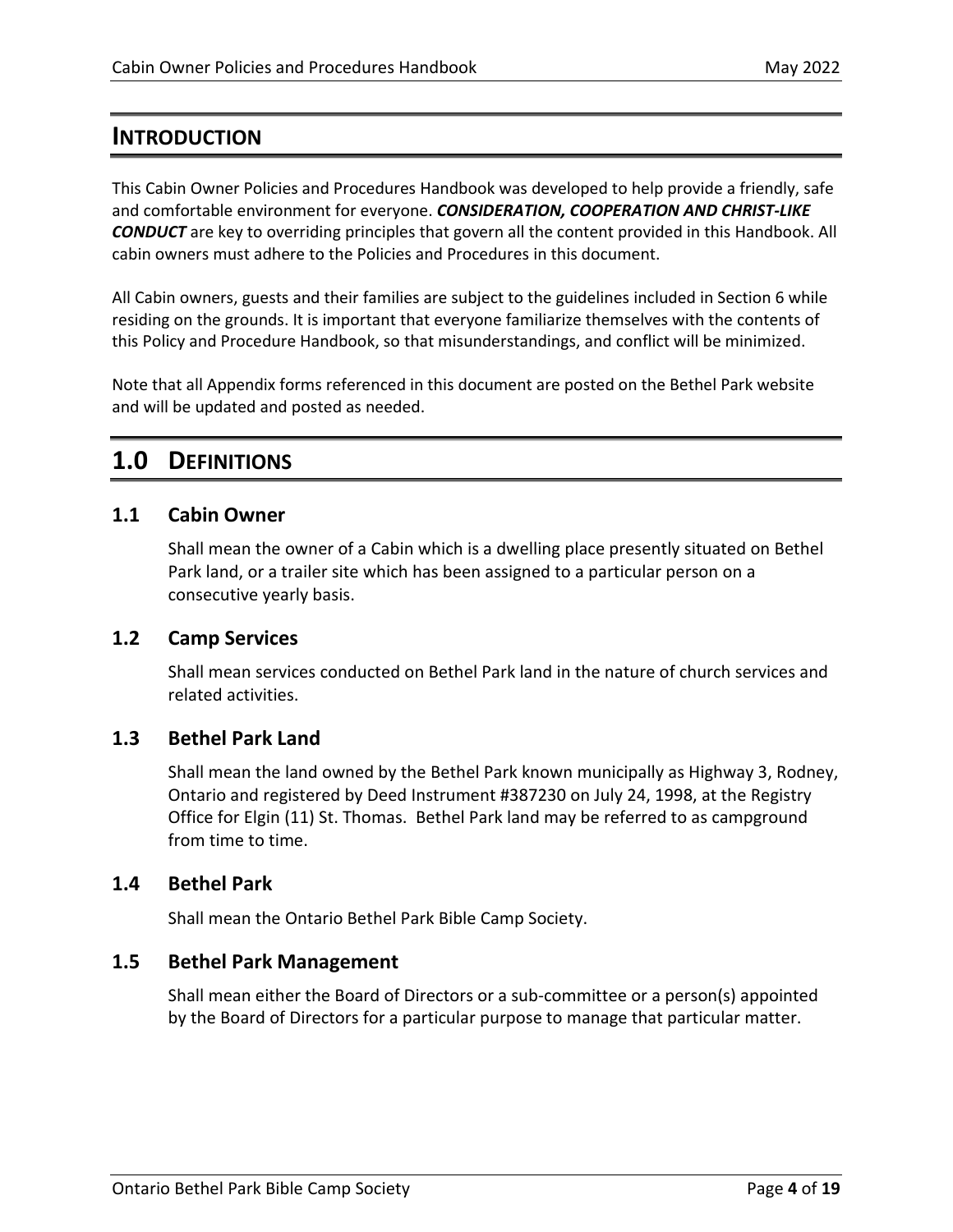# <span id="page-4-0"></span>**2.0 OWNERSHIP OF CABIN**

### <span id="page-4-1"></span>**2.1 Qualification Criteria for Owning a Cabin**

A person is qualified to become and remain a Cabin owner if he or she qualifies under the following criteria:

- 2.1.1 Is a church member or adherent in good standing and a current and regular attendee of a church, which is within the fellowship of the Pentecostal Assemblies of Canada.
- 2.1.2 Is a current and regular attendee of an evangelical church who has received special approval by a resolution of the Board to own a Cabin. Applicants who are not members of a PAOC church must provide written acknowledgement that they accept the PAOC *Statement of Fundamental and Essential Truths. (Appendix B)*
- 2.1.3 The Primary reason for owning a Cabin must be for the spiritual development of the owner and his or her household. Cabin ownership **must** be primarily for spiritual objectives as per our Charter, not recreational priorities.
- 2.1.4 Must be 18 years of age or older.

### <span id="page-4-2"></span>**2.2 Application for Ownership, Co Ownership, Transfers and Sales**

Prior to Ownership, Co-Ownership, Transfer or Sale of any cabin or trailer site, owners *must complete the appropriate forms*. A *Cabin Sale and Purchase* Tips overview is available as Appendix A to help guide the process. The documents referred to in this document are available on the website at [www.bethelpark.ca](http://www.bethelpark.ca/) under the Members tab and will be updated as required.

For additional information contact the Camp Administrator at [administration@bethelpark.ca.](mailto:administration@bethelpark.ca) The Bethel Park Management shall review all items of the application.

- 2.2.1 An Interview process will be conducted for new applications.
- 2.2.2 Transfer applications must ensure that there are no building infractions and that all taxes, levies and charges paid. Any building infractions that exist at the time of transfer application, must be corrected prior to valid transfer.
- 2.2.3 No transfer of ownership is effective until application is approved in writing by the Bethel Park Management. **It is therefore advisable not to exchange funds until such written approval has been received by the applicant.**
- 2.2.4 A Cabin owner wishing to sell their Cabin must notify the Camp Administrator in a timely fashion prior to the sale of the Cabin by submitting an Intent to Sell.
- 2.2.5 These procedures and conditions apply for all categories of ownership applicants, whether by sale, gift, Will, inheritance or by any other proposed transfer of ownership.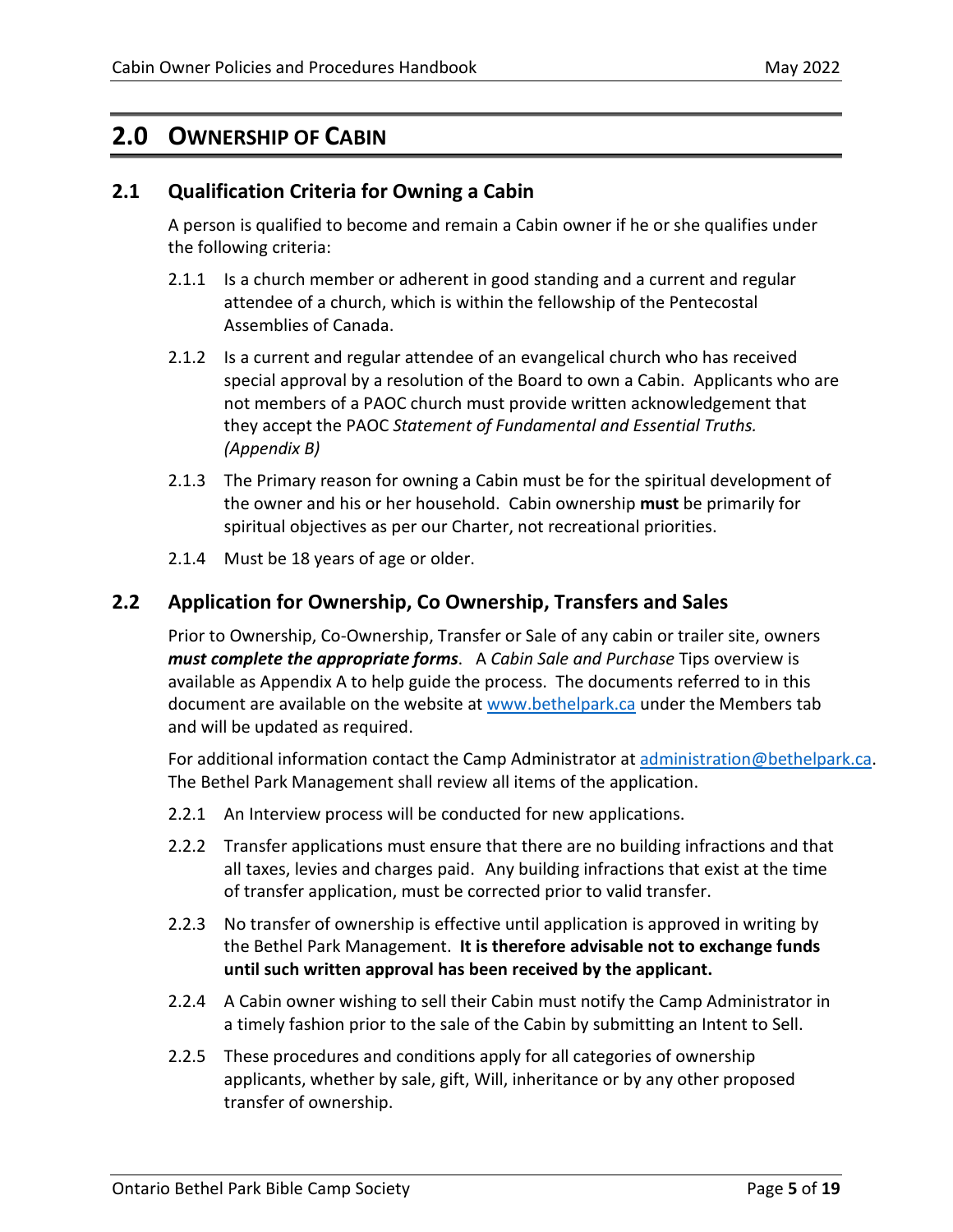#### *NOTE: ANY change of name on the property requires the same procedures as noted above even though there may not be an exchange of funds.*

### <span id="page-5-0"></span>**2.3 Bethel Park Land**

All Bethel Park land remains the property of the Bethel Park. A person who owns a Cabin does not have any ownership claim with any of the Bethel Park land.

#### <span id="page-5-1"></span>**2.4 Payment of Taxes and Fees**

All taxes must be paid on or before the due date. (Due date is May 31, as of 2023)

In the event that payment is not received within 60 days of the due date, and payment arrangements have not been made with Treasury, electricity to the property will be stopped and the privilege of Cabin ownership and membership jeopardized. (See Forfeiture Section 4.0).

#### *Automatic Bank Withdrawals*

To request monthly automatic bank withdrawals, emai[l bookkeeper@bethelpark.ca](mailto:bookkeeper@bethelpark.ca) for further instructions.

#### *Cheques*

In order for banks to clear a personal cheque, it must be made payable to: *Ontario Bethel Park Bible Camp Society.* Mail cheques to: Bethel Park Camp, 310 Fairway Rd. S., Box 45070, Kitchener, ON N2C 1X0

#### *E-Transfers*

When making a payment by e-transfer, a password is not required. The email address for Bethel Park payments i[s bookkeeper@bethelpark.ca.](mailto:bookkeeper@bethelpark.ca) Note in the message box your cabin address.

A 1.5% per month administrative fee is added for every month that the Cabin Taxes and Fees Notice is in arrears.

| <b>February</b> | Cabin Owners receive Taxes and Fee Notice via mail or email<br>Taxes and Fee Notice will include the following statement: |                                                                                                                                                                                                                                                                                                                                                            |  |
|-----------------|---------------------------------------------------------------------------------------------------------------------------|------------------------------------------------------------------------------------------------------------------------------------------------------------------------------------------------------------------------------------------------------------------------------------------------------------------------------------------------------------|--|
|                 |                                                                                                                           |                                                                                                                                                                                                                                                                                                                                                            |  |
|                 |                                                                                                                           | Cabin Owner Policies and Procedures 2.4: All taxes must be paid by the<br>due date. In the event that payment is not received within 60 days of the<br>due date, and payment arrangements have not been made with<br>Treasury, electricity to the property will be stopped and the privilege of<br>cabin ownership and membership jeopardized.             |  |
| <b>May 31</b>   |                                                                                                                           | Taxes and Fees are due                                                                                                                                                                                                                                                                                                                                     |  |
| June 30         |                                                                                                                           | If no payment plan between the Cabin Owner and Treasury has been<br>agreed to, a letter (regular mail, e-mail, and registered mail) will be sent to<br>the Cabin Owner notifying them that since payment or payment<br>arrangements have not been made, hydro will be cut off to the property<br>on July 31 and will remain cut off until payment is made. |  |
|                 |                                                                                                                           | The Cabin Owner will also be given notification that the privilege of cabin<br>ownership and membership is jeopardized as per the Forfeiture Section in<br>the Cabin Owner Policy and Procedures Handbook.                                                                                                                                                 |  |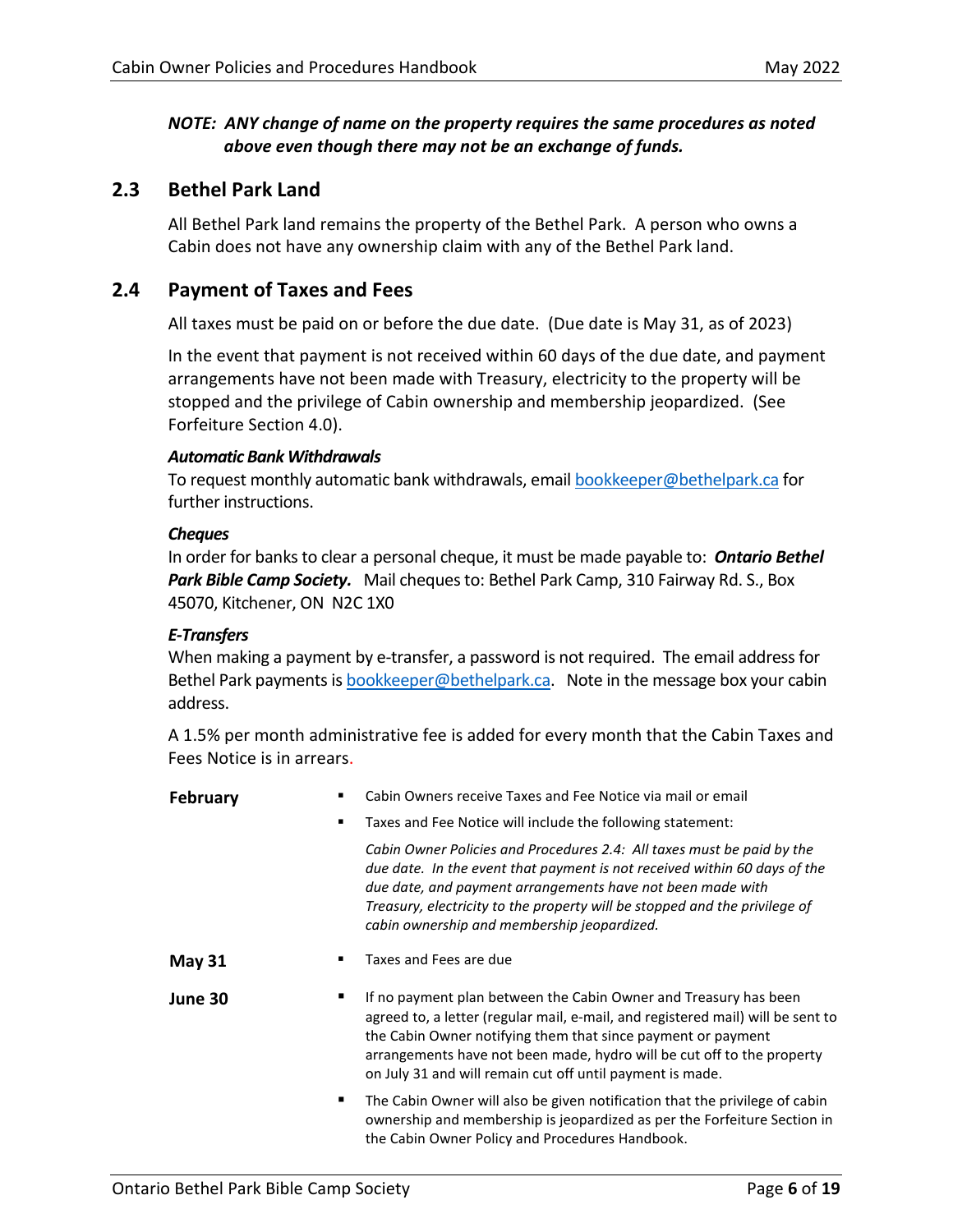| July 31                  | If Cabin Owner does not respond, makes no payment, or does not agree to<br>a payment plan with Treasury, hydro to the property will be cut off.                                                                                                                                                                                                                                                                                                                                                                                                                                                                                                                                                                                                                                                                                                                                    |
|--------------------------|------------------------------------------------------------------------------------------------------------------------------------------------------------------------------------------------------------------------------------------------------------------------------------------------------------------------------------------------------------------------------------------------------------------------------------------------------------------------------------------------------------------------------------------------------------------------------------------------------------------------------------------------------------------------------------------------------------------------------------------------------------------------------------------------------------------------------------------------------------------------------------|
| September 30             | If arrears continue and no satisfactory payment plan has been agreed to,<br>٠<br>the Cabin Owner will be sent a notice (by regular mail, email and<br>registered mail) that the Forfeiture Clause has been evoked and that they<br>have 12 months to comply, or the forfeiture clause will be enacted.                                                                                                                                                                                                                                                                                                                                                                                                                                                                                                                                                                             |
| 4.0 Forfeiture<br>Clause | If a cabin owner is no longer eligible to be a cabin owner pursuant to Bethel<br>Park By-laws, policies, procedures, rules and regulations, then such person<br>must sell the cabin (or remove without any damage to any other property)<br>within 12 months of being notified by registered mail by the Bethel Park<br>management. Failure to do so will automatically revert all rights, interest,<br>privileges and ownership of the Cabin into the name of the Ontario Bethel Park<br>Bible Camp Society upon expiry of the 12-month period. Payment in the<br>amount of \$2.00 per square foot (minus outstanding taxes and fees) will be<br>made after an inspection of the cabin by the Director of Facilities, to ensure<br>that the cabin has been kept in good state of repair. If the cabin is in a state<br>that requires it to be torn down, no payment will be made. |

#### <span id="page-6-0"></span>**2.5 Building Codes**

Any new Cabin or any exterior renovations to an existing Cabin must first receive the written approval of the Bethel Park Management. Please complete the appropriate application and abide by all regulations.

#### <span id="page-6-1"></span>**2.6 Insurance**

The cabin owner agrees to obtain liability insurance coverage at their own expense and maintain such coverage throughout the ownership of their cabin and shall provide the Policy number and name of insurance company annually to the Ontario Bethel Park Bible Camp Society Office.

The cabin owner agrees to maintain fire and liability insurance coverage AND have a functioning smoke alarm system and fire extinguisher in the cabin.

#### <span id="page-6-2"></span>**2.7 Trailer Sites**

2.7.1 *Permanent Trailer Site:* For Trailers that are permanent in nature, that are not moved at the end of the season. These are dealt with the same as cabin owners in that they can sell their trailer on site as a cabin owner would sell their cabin, using the same forms and procedures. If however, they remove the trailer, the site immediately reverts back to Bethel Park for re-rental.

Cost: Taxes & Fees as for a cabin

2.7.2 *Consecutive Trailer Site:* For Trailers that are removed seasonally but return on an annual basis. Consecutive Trailer Sites will be made available annually to the Trailer owner on record, if they make their intent to return to the site for the following season, known to the office by November 30th of the year prior to the following season. The site must be occupied by the original Trailer owner, it may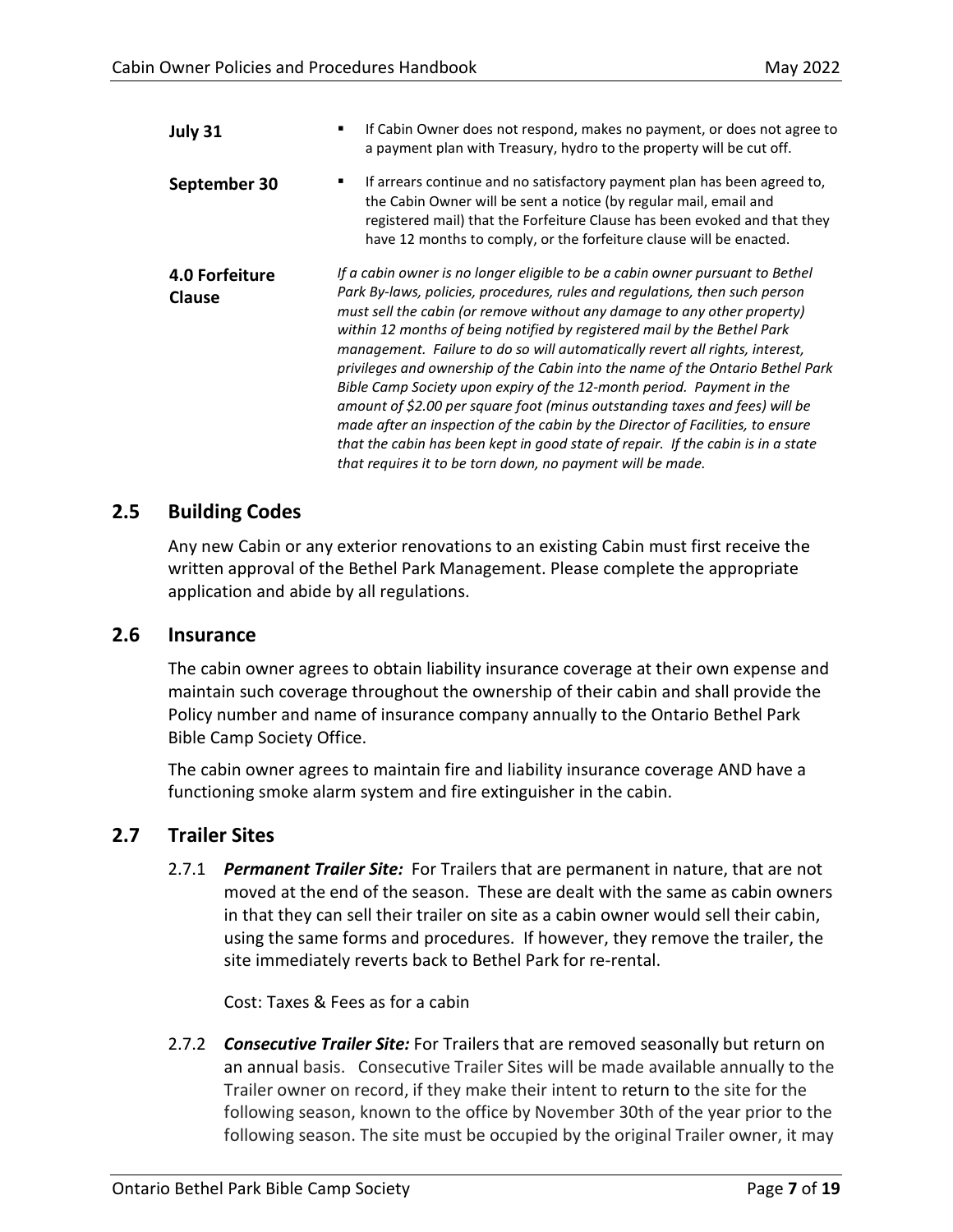not be reallocated to anyone else. If the original trailer owner does not return for the season or does not pay their fees by the due date, the trailer site will immediately revert back to Bethel Park.

Cost: Taxes & Fees as for a cabin

2.7.3 *Rental Trailer Site*: Sites available for undesignated periods of time, (i.e., a weekend or a week during organized events, or a season) and they are charged a rental fee.

## <span id="page-7-0"></span>**3.0 MANAGEMENT**

#### <span id="page-7-1"></span>**3.1 Board of Directors**

The affairs of Bethel Park are managed by an elected Board of Directors, each of whom shall be a Bethel Park member throughout their term of office. The Board is ultimately responsible for the governance of Bethel Park, which is a charitable non-profit corporation in the Province of Ontario. The Board is responsible for:

- Managing the corporation using sound business practices and policies as defined by relevant legislation and agreement(s)
- Maintaining the property in a state of good repair
- Responding to the needs and concerns of the membership effectively and efficiently
- Contracting, supervising and directing the Staff and Service Contracts
- Operating in a fiscally responsible manner

#### <span id="page-7-2"></span>**3.2 Director Nominations**

Nominations for directors must be submitted in writing by a member and must include the member's signature. Nominations are to be submitted when requested in the year of the election.

No person may nominate more than 11 persons for the Board of Directors. (The 12th director is a designated PAOC representative.) The person nominated must meet the requirements for directorship, including:

- Be a Bethel Park member in good standing (paid all taxes and has no outstanding infractions).
- Have a record of actively participating in Bethel Park activities and functions.
- Owned a Cabin (or permanent trailer site) continually for the three years prior to the nomination (exception for persons with PAOC credentials who have been approved by Special Resolution by the Board of Directors).
- Meet the qualifications for a church board as set out in the current Bylaws.
- Must be a person of mature experience, sound judgment, recognized ability, and Christian character.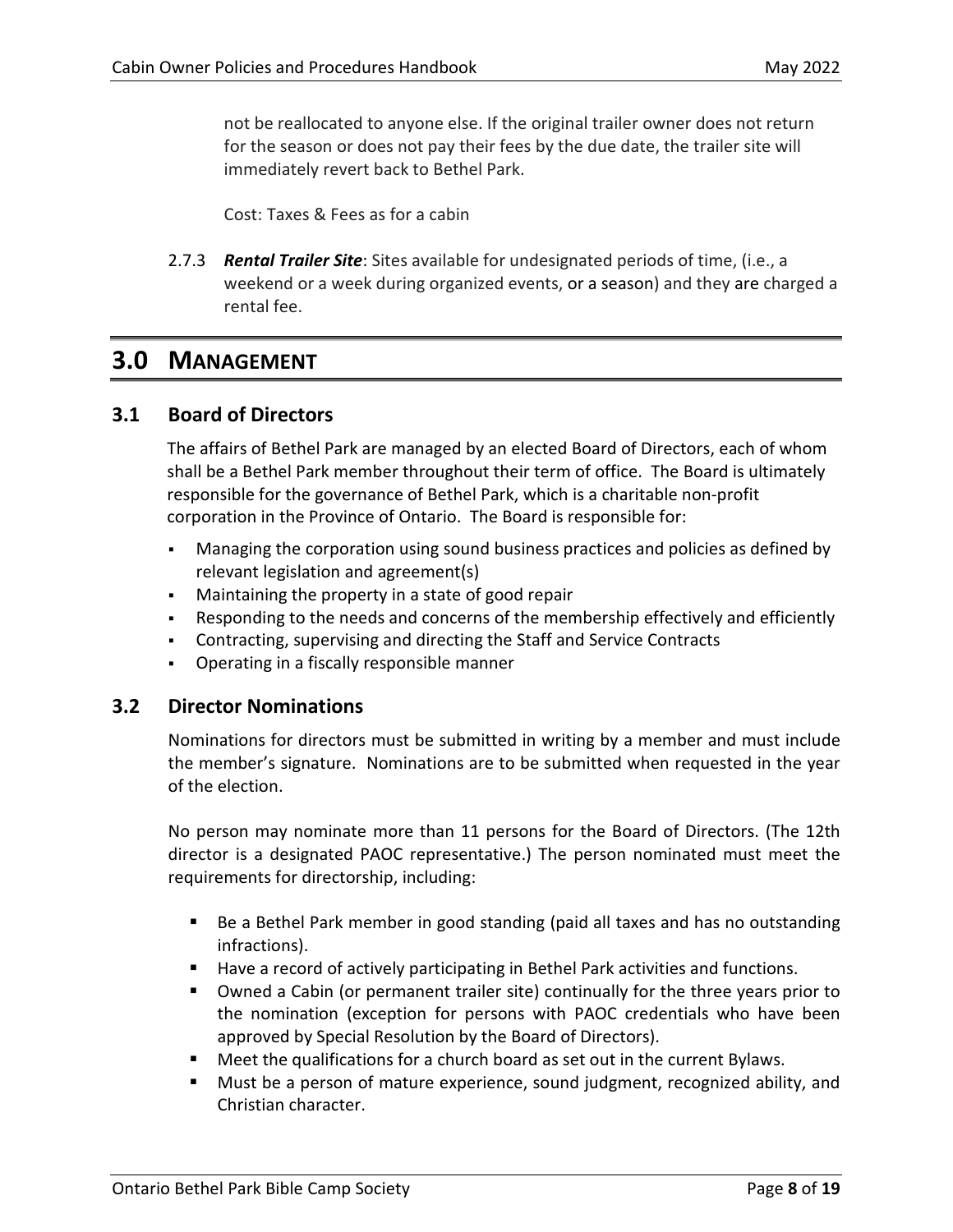A nominating committee, appointed by the Board, will review the list of nominations to ensure that the individuals meet the requirements as set out in the Bylaws. The committee may also nominate other Bethel Park members that they deem appropriate and in the best interests of the Bethel Park. The committee shall recommend a list of Bethel Park members to the board for board nominees.

## <span id="page-8-0"></span>**3.3 Bethel Park Membership**

All Cabin owners will automatically become Bethel Park Members, one year after Cabin ownership.

Any Bethel Park member who sells their Cabin will have their membership revoked automatically as soon as they cease to be a Cabin owner. The Board of Directors, in their sole discretion, may revoke a Cabin owner's membership in Bethel Park. A Bethel Park member shall be notified in writing of the reasons for the intent to revoke membership and be given the opportunity to be heard by the board or a designated board representative prior to the revocation. The decision to revoke Bethel Park membership shall be by a majority vote of the Board of Directors.

# <span id="page-8-1"></span>**4.0 ENFORCEMENT & FORFEITURE**

### <span id="page-8-2"></span>**4.1 Enforcement**

It is recognized that a Director, or the Campground Manager, or the Bethel Park Management, or some other person or persons having responsibility and charge over a particular group of people who are in attendance at the camp grounds at a given time, shall have the power to expel or suspend any Cabin owner or camp participant or person on the camp grounds whose conduct is determined to be improper, unbecoming, or likely to endanger the interest or reputation of Bethel Park or who is in breach of any By-Law or policy or procedure or rules or regulations of Bethel Park. A person may therefore lose his/her privilege of participation at camp functions and/or lose his/her privilege of being on the campgrounds.

The Board of Directors shall have the power, by a vote of majority of those present at a meeting, to make a ruling as they see fit, and to expel or suspend any Cabin owner, Bethel Park member or camp participant or person on the Camp grounds whose conduct is determined by the Board of Directors in their sole discretion to be improper, unbecoming, or likely to endanger the interest or reputation of Bethel Park or who is in breach of any By-Law or policy or procedure or rules or regulations of Bethel Park. A Cabin owner may therefore lose his/her privilege of ownership and a person may lose his/her privilege of participation at camp functions and/or lose his/her privilege of being on the Campgrounds. A Bethel Park member may therefore lose his/her privilege of Bethel Park membership. A Bethel Park member shall be notified in writing of the reasons for the intent to revoke membership and be given the opportunity to be heard by the board or designated board representative prior to the revocation.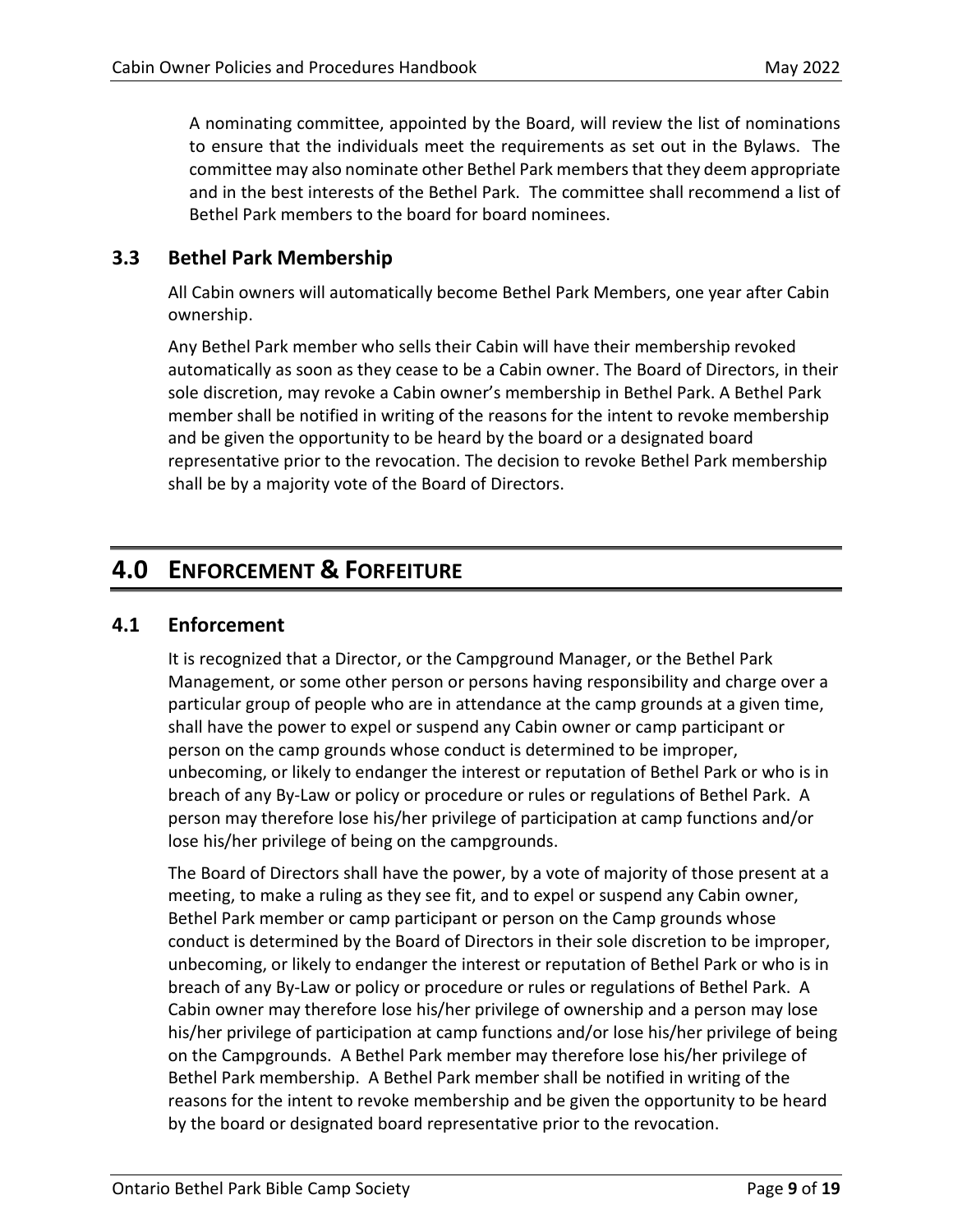## <span id="page-9-0"></span>**4.2 Forfeiture**

If a cabin owner is no longer eligible to be a cabin owner pursuant to Bethel Park Bylaws, policies, procedures, rules and regulations, then such person must sell the cabin (or remove without any damage to any other property) within 12 months of being notified by registered mail by the Bethel Park Management. Failure to do so will automatically revert all rights, interest, privileges and ownership of the Cabin into the name of the Ontario Bethel Park Bible Camp Society upon expiry of the 12-month period. Payment in the amount of \$2.00 per square foot (minus outstanding taxes and fees) will be made after an inspection of the cabin by the Director of Facilities, to ensure that the cabin has been kept in good state of repair. If the cabin is in a state that requires it to be torn down, no payment will be made.

# <span id="page-9-1"></span>**5.0 DISSOLUTION**

## <span id="page-9-2"></span>**5.1 Vote to Sell Society Land, Buildings and Equipment**

The Society shall be able to sell the Society Land and any buildings and equipment on the Society Land if:

- (a) At least two-thirds (2/3) of the Board for the Society approve the sale of the Society Land and any buildings and equipment on the Society Land; and
- (b) At least two-thirds (2/3) of the Society Members approve the sale of the Society Land and any buildings and equipment on the Society Land.

## <span id="page-9-3"></span>**5.2 Cabin Owners' Election Upon Approval to Sell**

Once approval has been obtained by at least two-thirds (2/3) of the Board and Society Members, A Cabin owner may elect to either:

- (a) Remove their Cabin, if they can do so in a manner that does not damage any other property; or
- (b) Leave their Cabin on the Society Land to be sold alongside the Society Land, buildings and equipment.

### <span id="page-9-4"></span>**5.3 Cabin Owner Notification**

A Cabin Owner must notify the Society of their election to either remove their Cabin or leave their Cabin on the Society Land to be sold alongside the Society Land, buildings and equipment within the period of time as decided by the Board from time to time.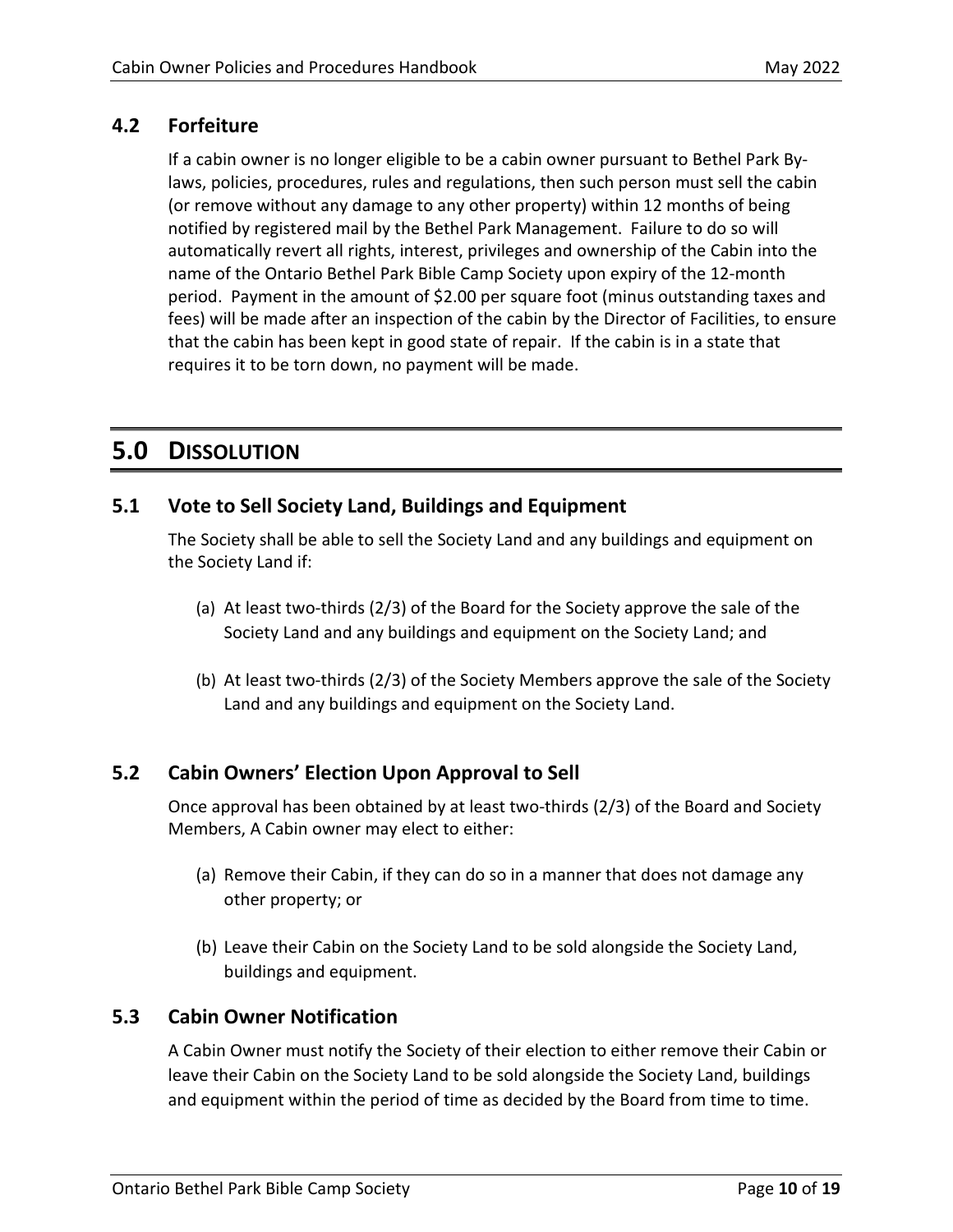<span id="page-10-0"></span>Once notice has been obtained by at least two-thirds (2/3) of the Board and the Society Members, the Society may list for sale the Society Land and any buildings and equipment on the Society Land through a real estate agent, along with any Cabins that Cabin Owner has elected to include in the sale. The Society shall include within the listing a provision that anyone making an offer to purchase must include in their offer to purchase:

- (a) An allocation of the purchase price for the Society Land and any buildings and equipment; and
- (b) An allocation of the purchase price for the private Cabins owned by Cabin Owners that remain on the Society Land.

## <span id="page-10-1"></span>**5.5 Distribution of the Proceeds of Sale**

Cabin Owners who elected to leave their Cabin on the Society Land shall be entitled to a proportional share of the amount allocated to the cabins in the offer to purchase that is accepted by the Society based on the following formula:

- (a) The MPAC value of their Cabin; divided by
- (b) The MPAC value of all Cabins on the Camp property;
- (c) Multiplied by the portion of the sale price allocated to the Cabins in the offer to purchase.

## <span id="page-10-2"></span>**5.6 Removal of Cabins**

Cabin Owners who elect to remove their Cabins from the Society Land shall not receive any money for their cabin from the proceeds of sale.

## <span id="page-10-3"></span>**5.7 Distribution of Proceeds**

Upon the sale of the Society Land, buildings and equipment, a charitable portion of the sale proceeds will be allocated to a PAOC Charity as agreed to by the Board of Directors at the time of the sale.

# <span id="page-10-4"></span>**6.0 GUIDELINES**

### <span id="page-10-5"></span>**6.1 Address Changes**

Please notify the Office of any address, name, telephone, or e-mail address change as soon as practical. This information will help keep our Cabin Owners records up to date.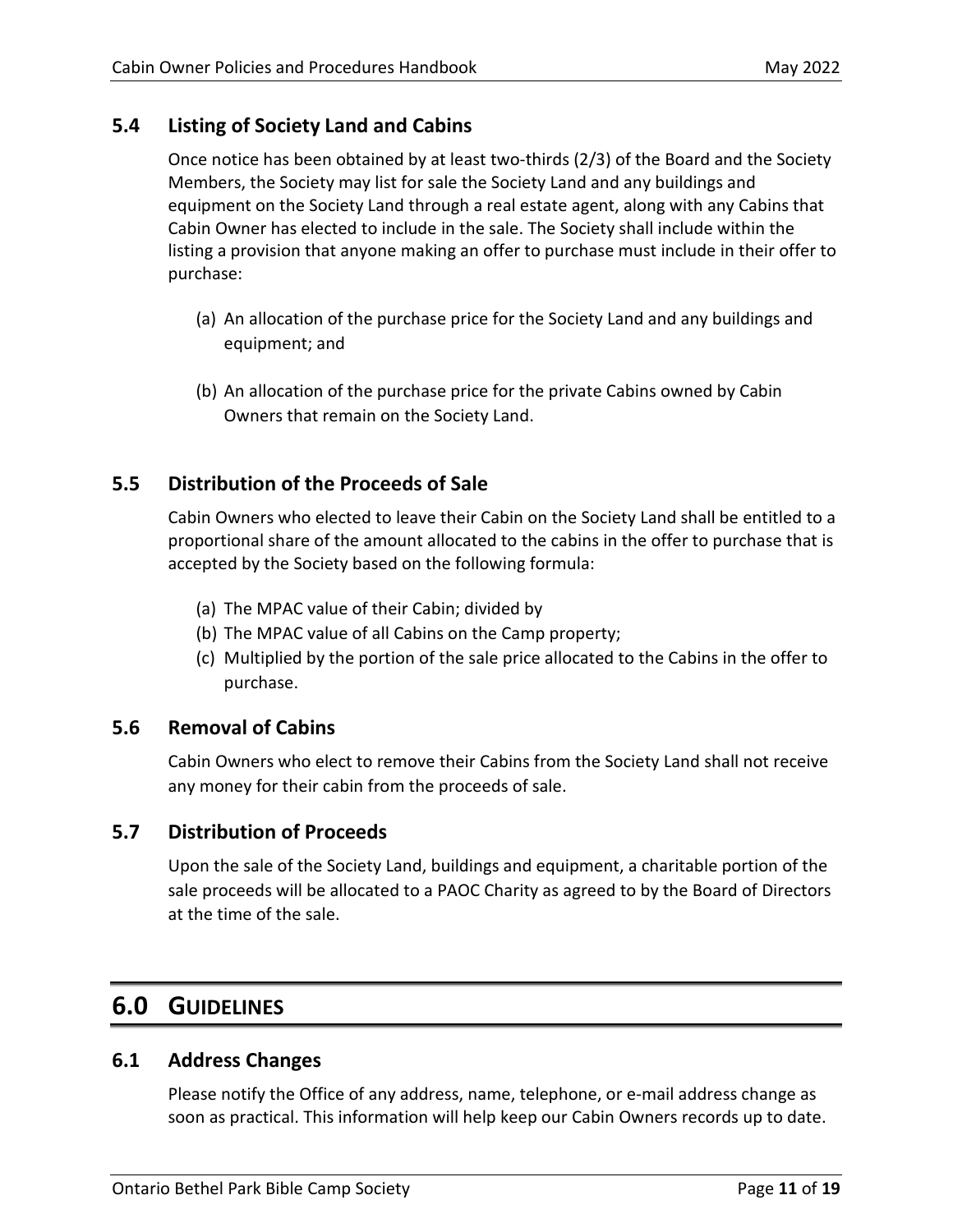### <span id="page-11-0"></span>**6.2 Alcoholic Beverages**

Bethel Park is an alcohol-free environment. The drinking of alcoholic beverages is not permitted on Camp property.

### <span id="page-11-1"></span>**6.3 Campfires**

Campfires are allowed in the designated campfire pit only and must be strictly supervised. There must be immediate access to a fire extinguisher or water at all times.

Permission to use the fire pit must be granted by the Director of Facilities or designate.

Provincial and local regulations with regards to fire bans will be strictly adhered to.

The Director of Facilities or designate has the right to withdraw permission for any reason that may present a safety issue.

## <span id="page-11-2"></span>**6.4 Care of Minors**

Cabin Owners and registered guests and campers must take full responsibility for all children in their care who are under the age of 18. In the interest of their safety and protection, children should be instructed:

- 1. Not to play on roadways, in any public meeting areas, in any secluded area (such as forests or fields hidden from public view), in any vacant room or building, or near any Camp work area such as the maintenance compound.
- 2. Not to leave bikes, scooters, skateboards, etc. near any public entrance out of courtesy for the elderly and physically challenged.
- 3. Not to leave the grounds unescorted (without a known guardian) at any time.
- 4. To wear a bike helmet when riding their bike.

### <span id="page-11-3"></span>**6.5 Conduct**

Bethel Park has been dedicated to the glory of God for the purpose of ministering to all ages, emotionally, spiritually and physically. As such, all attendees while on the grounds must agree to demonstrate to the best of their ability, by word and action, a lifestyle that is consistent with the moral principles found throughout Scripture.

Camp management reserves the right to determine violation of the scriptural principles and apply punitive measures if required (i.e., expulsion from the campgrounds).

### <span id="page-11-4"></span>**6.6 Conflict Resolution**

In the unlikely event that an issue remains unresolved between the Camp Management and a Cabin Owner or guest, the matter will be referred for decision to a neutral arbitration committee set up for this purpose of hearing the complaint at the earliest practical time.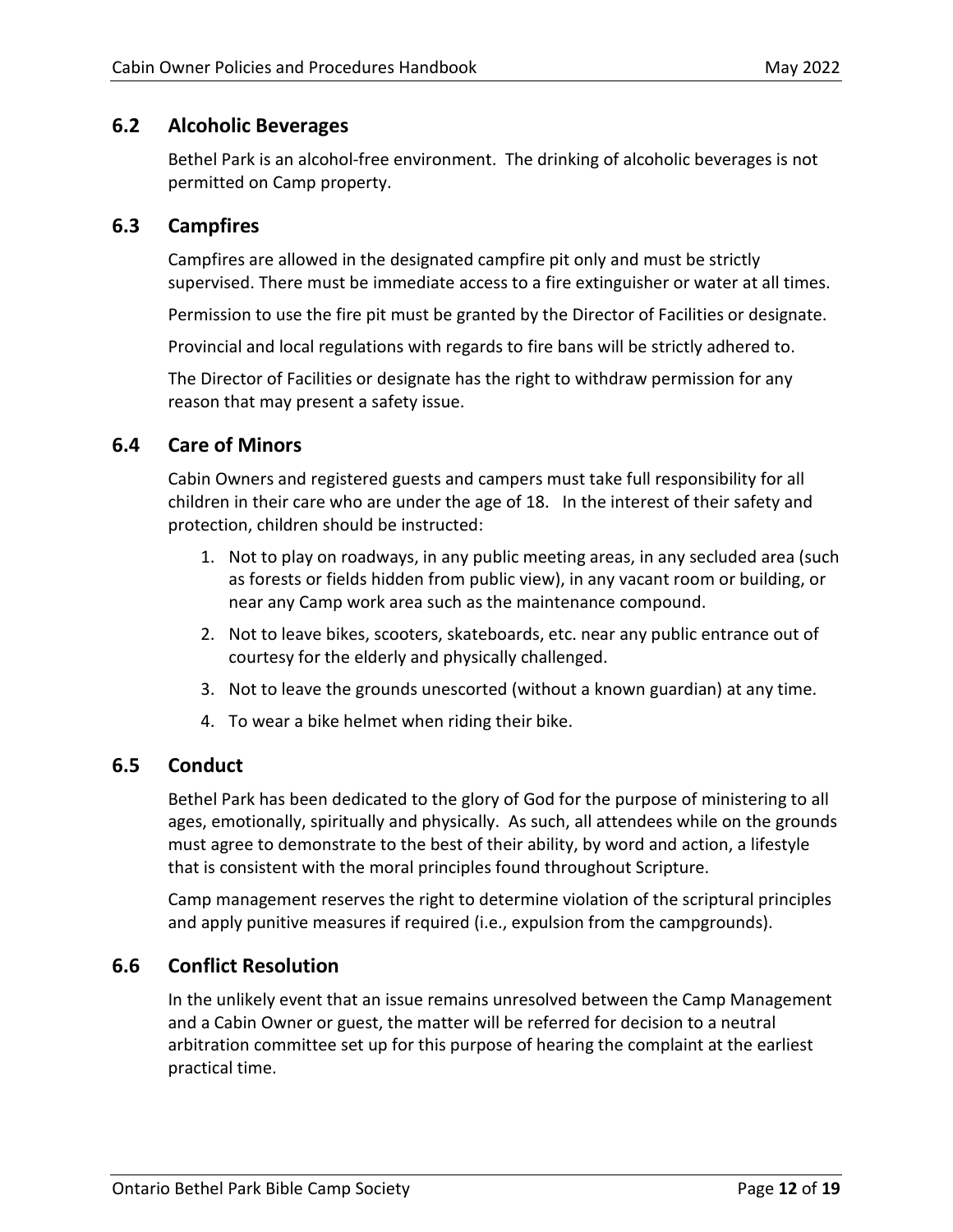### <span id="page-12-0"></span>**6.7 Curfew**

Curfew is 12:00 midnight. The lights at the tennis courts will be shut off at 11:30 p.m. All persons not registered to reside on-site, are expected to leave by curfew. Residents are requested to assist the Camp by having their children and teenagers returned to their accommodations by the required curfew.

### <span id="page-12-1"></span>**6.8 Donations**

- 1. *Automatic Bank Withdrawals:* To request monthly automatic bank withdrawals email [bookkeeper@bethelpark.ca](mailto:bookkeeper@bethelpark.ca?subject=Receipts%20for%20Taxable%20Donation) for further instructions.
- 2. *Cheques:* In order for banks to clear a personal cheque, it must be made payable to: *Ontario Bethel Park Bible Camp Society.* Mail cheques to: Bethel Park Camp, 310 Fairway Rd. S., Box 45070, Kitchener, ON N2C 1X0
- 3. *E-Transfers:* When donating by e-transfer, a password is not required. Indicate in the message box the donation designation *(i.e.: Camp-General; Capital-General; or Capital-Name of Project)*. Undesignated donations will be allocated to the Camp General Fund. The email address for Bethel Park Donations is [bookkeeper@bethelpark.ca.](mailto:bookkeeper@bethelpark.ca)
- 4. *Cash:* For cash donations, if a receipt for Income Tax purposes is required, complete a Bethel Park offering envelope with complete information.
- 5. *Canada Helps:* There is a donation link on the Bethel Park website that allows donations to be made directly to Bethel Park through [CanadaHelps.org.](https://www.canadahelps.org/en/charities/ontario-bethel-park-bible-camp-society/) The Canada Helps Bethel Park page will display on the screen. Donations can be made via credit/debit card and PayPal. Canada Helps will issue a donation receipt.
- 6. *Income Tax Receipts:* All donations received totaling \$20.00 or more for the year, will be receipted for Income Tax purposes at the end of the calendar year.

### <span id="page-12-2"></span>**6.9 Dress Code**

Residents and guests are asked to dress modestly at all times in keeping with generally accepted Christian standards.

### <span id="page-12-3"></span>**6.10 Food Services**

Family Camp & Heritage Camp: The Dining Hall is open for Lunch meals and Canteen snacks after the evening service.

Meals on Retreat Weekends are announced in advance of the weekend.

## <span id="page-12-4"></span>**6.11 Firearms**

Possession and/or discharge of any firearm is strictly prohibited.

### <span id="page-12-5"></span>**6.12 Fireworks**

The use of fireworks (including firecrackers) is prohibited unless special permission is granted by the Camp Management.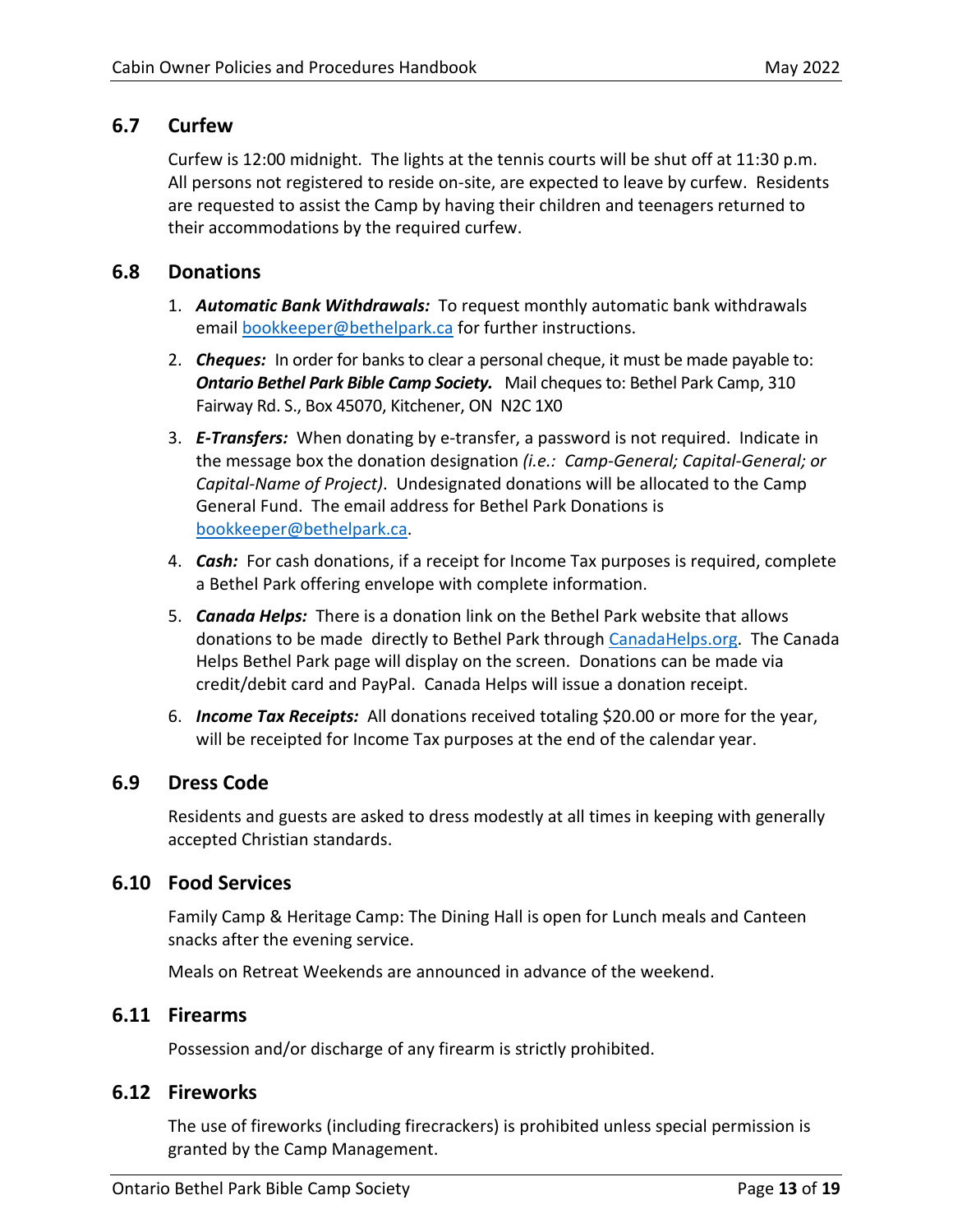## <span id="page-13-0"></span>**6.13 Garbage**

Cabin Owners are responsible for taking their garbage to the bins located by the Maintenance Buildings across from the soccer field.

*Recyclables:* There is a designated bin for recyclables. Please refer to the posted list for acceptable products to recycle.

**Construction Garbage/Waste:** Cabin owners working on their Cabin must take all their construction waste etc. to the local dump. *Construction waste may not be thrown into the garbage bins.* 

#### <span id="page-13-1"></span>**6.14 Guests**

### *Protocol for Cabins Regarding Guests*

We realize that Cabin Owners may wish to invite guests to use their Cabin with or without the owner present. While the primary focus for Cabin Owners must be on utilizing their Cabins for their own spiritual development, social interaction, and recreational needs, we provide the following guidance to Cabin Owners, for guests using private Cabins at Bethel Park. Complete the *Notification of Cabin Rental/Guest Using Cabin* form available on the website.

- 1. All users must understand that the Cabin is located on a Christian Camp and that certain lifestyle expectations are required by owners and users. Cabins must notify the office when renters and guests are using a Cabin when the owner is not present.
- 2. Cabin owners must view their property as being available and utilized for their own purposes as the primary option with a rental component only as a secondary option.
- 3. Cabin owners are responsible for the behaviour of their guests at all times.
- 4. Cabin owners must make their guests aware of the Policy & Procedures contained in this document.
- 5. The Board of Directors reserves the right to refund any registration fee to any person or group, who does not abide by the *Cabin Owner Policy and Procedures Handbook* set forth in this handbook and, if necessary, request that they leave the grounds

### <span id="page-13-2"></span>**6.15 Hospital**

If medical attention is required, the closest hospital is: Newbury Hospital: 1824 Concession Dr. Newbury, ON N0L 1Z0 Main Phone: 519 693-4441

### <span id="page-13-3"></span>**6.16 Liability**

Bethel Park Camp is not responsible for personal injury or loss, or damage to private property or personal belongings. Persons responsible for willful damage to Camp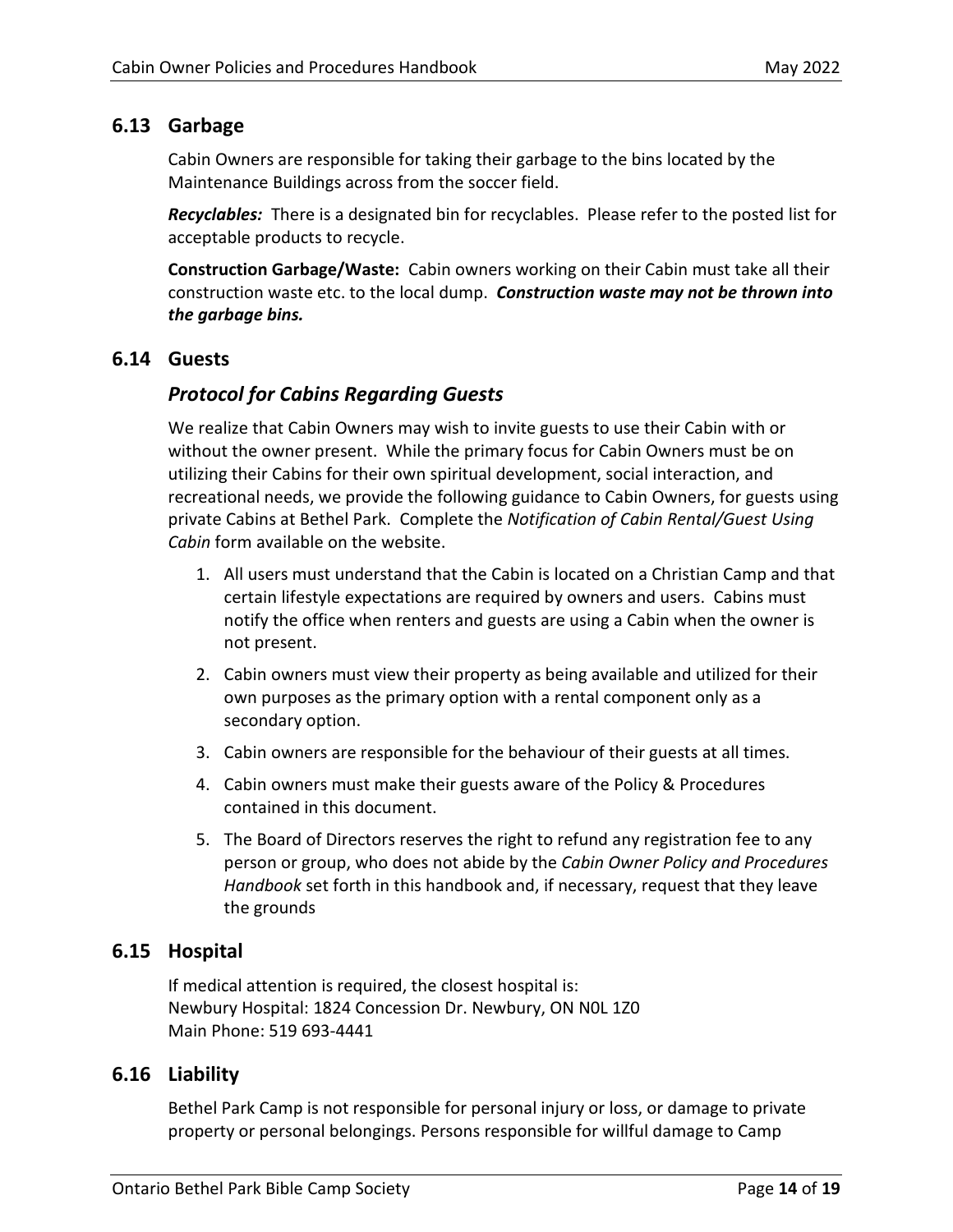property will be required to reimburse the Camp for such losses and or damage. All Cabin owners must have signed a Liability Release and Indemnification form.

### <span id="page-14-0"></span>**6.17 Mail and Email**

**OFFICE** mailing address is: Ontario Bethel Park Bible Camp Society 310 Fairway Road South, P.O. Box 45070 Kitchener, ON N2C 1X0

**Email Address**: administration@bethelpark.ca Website is [www.bethelpark.ca](http://www.braesidecamp.ca/) Phone: 226-964-2275

**CAMP Location** address is: 21661 Talbot Line, Hwy #3, Rodney, ON N0L 2C0

**CONFIDENTIAL MAIL SLOT** is also available in the camp office and is checked regularly during the camp season.

#### <span id="page-14-1"></span>**6.18 Medical Care**

See hospital.

#### <span id="page-14-2"></span>**6.19 Pets**

Domestic pets are permitted on the campgrounds and private Cabins. For camp owned Cabins, the renter must have special permission and a signed agreement for a pet to stay with them in the camp owned cabin. Pets are not allowed in the tabernacle, the chapel or the dining hall. **(with the exception of a service animal/guide dog required by people with disabilities.)** 

Pet owners must be respectful of all other areas where people congregate i.e., around the playgrounds, the tennis/basketball courts, etc. and pet owners must be in control of their pets at all times. Pet owners must be considerate of their neighbours by ensuring that pets remain quiet. Pets must be on a leash, and not left unsupervised outside. All pet waste must be cleaned up immediately and placed in an appropriately sealed garbage container.

#### <span id="page-14-3"></span>**6.20 Property**

Property is owned by Ontario Bethel Park Bible Camp Society. Cabin owners own their Cabin or trailer, but not the property it is located on.

Prior to any contemplated Cabin renovation (decks, sheds, additions etc.), detailed plans must be submitted to the Camp Administrator's office. The office will forward the plans to the Director of Facilities for approval. The County has allocated specific square footage and building restrictions, and as such a building permit may be required for the renovation.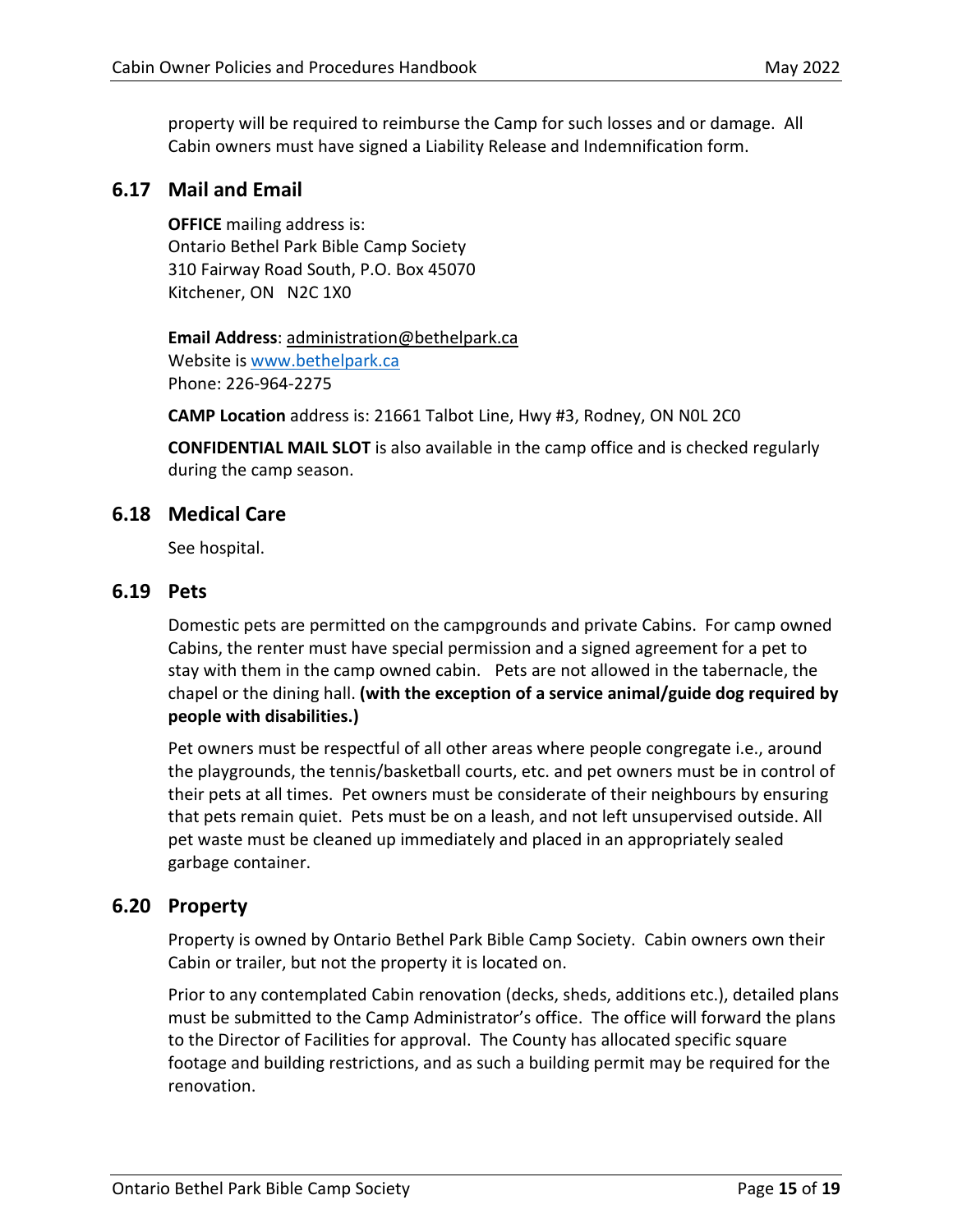In the older and more congested areas of the Camp, lot sizes vary and lot lines are hard to distinguish. The Camp reserves the right to make the final decision over any matter of dispute.

Areas around Cabins and trailers should be kept neat and tidy. Exterior decor should be tasteful and in keeping with the neighbouring properties. The Camp reserves the right to make the final decision over any matter of dispute.

The minimum/maximum area square footage limits must be followed if a tent is to be erected on a Cabin site.

A dining tent or a small sleeping tent is usually permissible in the trailer area. The Camp reserves the right to make the final decision concerning space availability.

Decks are allowed beside trailers and Cabins but are not to be attached and/or closed in so as to increase living space without appropriate approvals. However, if a deck has a roof, regardless of whether it is part of the main Cabin/Trailer or attached to the main Cabin/Trailer, regardless of whether the deck is open or closed, the square footage of the deck is taxable. For example, if the deck has a roof, it is taxable, a screen tent on a deck is not taxable.

All tents and RVs must be located only in designated areas.

*Do not take independent action.* If in doubt, refer questions to the Office for clarification prior to making changes.

### <span id="page-15-0"></span>**6.21 Quiet Hours**

It is our desire to provide a place of quiet and restful occupancy for all attendees. Therefore, the hours of 11:30 p.m. to 7:30 am will be considered "Quiet Hours". It is important for all campers to respect this period, out of consideration for their neighbours.

During all other times, excessive noise and rowdy activity should be kept to a minimum in consideration of your fellow campers.

### <span id="page-15-1"></span>**6.22 Registration**

All persons staying in Camp accommodations or in the RV area are required to check in and check out at the times designated by the office.

### <span id="page-15-2"></span>**6.23 Season of Occupancy**

The Camp will generally be open for occupancy of private seasonal dwellings and trailers from May  $1^{st}$  to October 31<sup>st</sup> of each calendar year. (Dates may vary and will be communicated to members and Cabin owners by Newsletter and E-mail)

### <span id="page-15-3"></span>**6.24 Smoking**

Bethel Park is a smoke-free environment. The smoking of any tobacco product, marijuana or any other plant-based substance is not permitted on Camp property.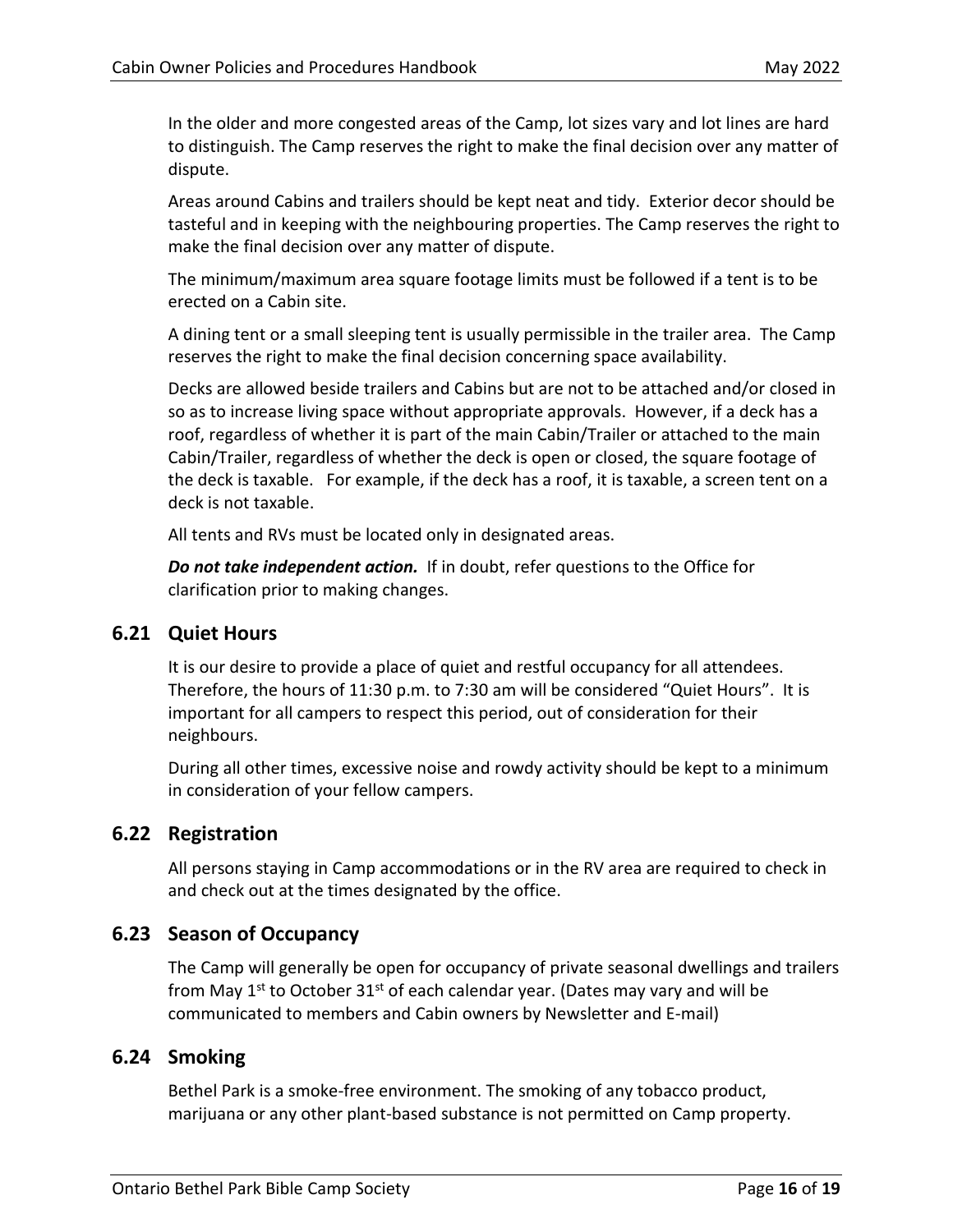## <span id="page-16-0"></span>**6.25 Speed Limits**

Speed limits (currently 8 km/hr.) are clearly posted and in the interest of safety must be obeyed at all times. All motorists are requested to please drive carefully. All drivers must be licensed. No person is allowed to ride on the outside of a car.

### <span id="page-16-1"></span>**6.26 Sundays**

Sunday shall be observed as the Lord's Day. Campers are requested to refrain from working on their Cabins on this day.

### <span id="page-16-2"></span>**6.27 Tuck Shop**

The Tuck Shop offers candy, snacks, beverages, and ice cream for your enjoyment. The hours of operation vary and will be posted at the Tuck Shop entrance.

### <span id="page-16-3"></span>**6.28 Vehicles**

Vehicles parked in and around your property should be kept to a minimum. Some Cabins and trailers have very limited space for parking- even for one vehicle. Your cooperation is appreciated in reducing congestion in and around the camp properties. The Camp reserves the right to address parking issues with the Cabin Owners on an individual basis if necessary.

Driving through the campgrounds is to be kept to a minimum (see Speed Limits). Bikes and children's toys are to be stored close to your Cabin or trailer. If bikes are used at night, they must be equipped with a light. Children must wear bike helmets at all times when riding their bikes.

For safety reasons, motorized recreational vehicles are not allowed on the property.

### <span id="page-16-4"></span>**6.29 Wood Burning Stoves**

For fire safety, Cabins are not permitted to have wood burning stoves in their Cabins.

### <span id="page-16-5"></span>**6.30 Removal of Trees**

Trees are not permitted to be removed without the approval of the Board of Directors designate representative. If a Cabin owner believes that a tree is interfering with the maintenance of the grounds around their cabin or they wish to expand their cottage, they may be required to pay all or part of the cost of the removal of the tree. Also, if the size and complexity of the tree indicates that it requires removal by a licensed tree removal company, Bethel Park will make the arrangements with the company.

### <span id="page-16-6"></span>**6.31 Planting of Trees**

Planting of trees must be approved by the Board of Directors' designated representative. No cottage owner will plant trees or large shrubs around their cottage or anywhere else on the grounds without approval.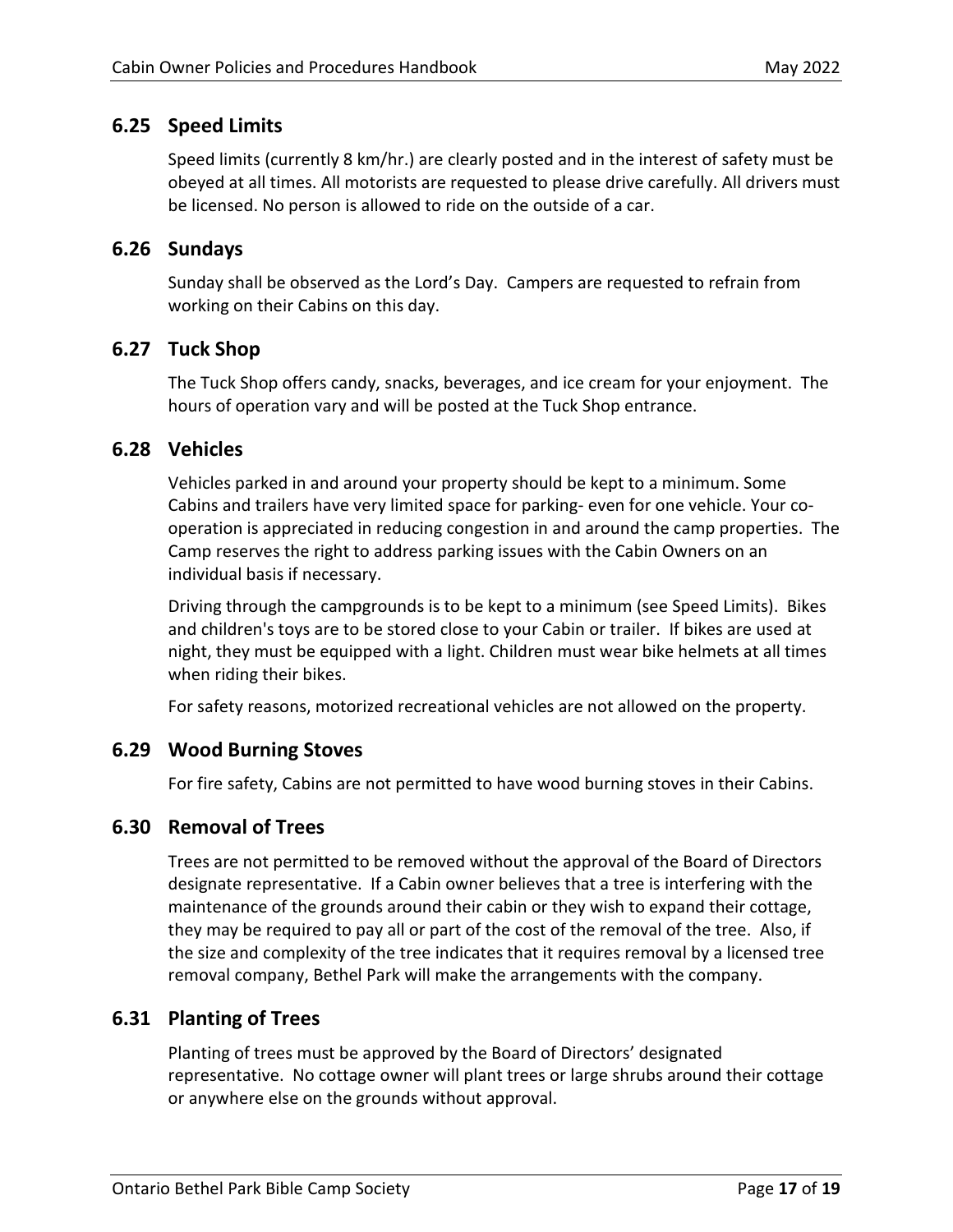# <span id="page-17-0"></span>**IN SUMMARY**

Bethel Park is a private campground and as such, reserves the right to determine who is allowed on the grounds, who can own Cabins or trailers, and who can rent your facilities.

The Board of Directors reserves the right to refund any registration fee to any person/groups who do not abide by the principles and policies set forth in this handbook and, if necessary, request that they leave the grounds.

# **Check the website for ongoing Cabin Owner Policies and Procedures Handbook updates at [www.bethelpark.ca](http://www.bethelpark.ca/)**

# **All questions and concerns may be directed to the Bethel Park Office, Camp Administrator**

**Phone: 226-964-2275 or E-mail:** [administration@bethelpark.ca](mailto:administration@bethelpark.ca)